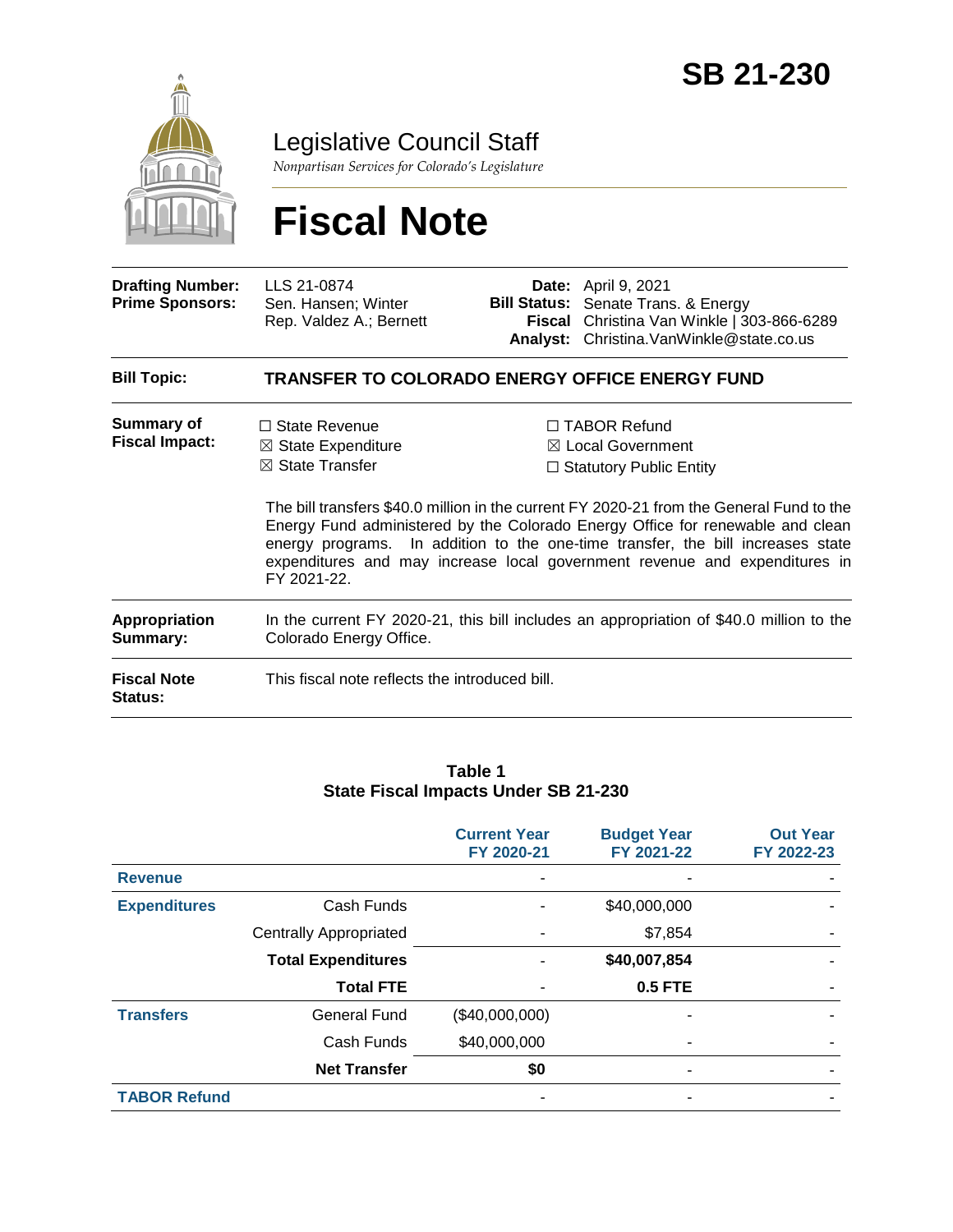Page 2

## Page 2<br>April 9, 2021 **SB 21-230**

### **Summary of Legislation**

This bill makes a one-time transfer of \$40.0 million from the General Fund to the Energy Fund. The Colorado Energy Office is authorized to use the funds to advance energy efficiency and renewable energy throughout the state, and for the purposes of:

- making grants of up to \$30.0 million to the Colorado Clean Energy Fund;
- making grants of up to \$3.0 million to the Colorado New Energy Improvement District;
- expending up to \$3.0 million on the Residential Energy Upgrade Loan Program; and
- expending up to \$5.0 million on the Charge Ahead Colorado Program.

The Colorado Energy Office must report on January 15, 2022, and semiannually for two years after the first grant is awarded, the amount and purpose of all grants awarded. This information must also be incorporated into the office's SMART Act presentations.

### **State Transfers**

The bill transfers \$40.0 million from the General Fund to the Energy Fund in the current FY 2020-21.

### **State Expenditures**

The bill increases state expenditures by \$40.0 million in FY 2021-22 from the Energy Fund, as listed in Table 2 and discussed below.

|                                           |                   | FY 2021-22   | FY 2022-23 |
|-------------------------------------------|-------------------|--------------|------------|
| <b>Colorado Energy Office</b>             |                   |              |            |
| <b>Personal Services</b>                  |                   | \$31,537     |            |
| <b>Operating Expenses</b>                 |                   | \$2,700      | ۰          |
| <b>Capital Outlay Costs</b>               |                   | \$2,400      | ۰          |
| <b>Grant and Loan Amount</b>              |                   | \$39,963,363 |            |
| Centrally Appropriated Costs <sup>1</sup> |                   | \$7,854      | ۰          |
|                                           | <b>Total Cost</b> | \$40,007,854 |            |
|                                           | <b>Total FTE</b>  | $0.5$ FTE    |            |

**Table 2 Expenditures Under SB21-230**

<sup>1</sup> *Centrally appropriated costs are not included in the bill's appropriation.*

**Colorado Energy Office.** In FY 2021-22, the Colorado Energy Office will require 0.5 FTE to manage the application and award process, provide assistance to applicants and grant recipients, and oversee reporting requirements. The required FTE is divided between a project manager and an accountant. Standard operating and capital outlay costs are included for this FTE. The remainder of funding will be used for the grants and loans outlined in the bill.